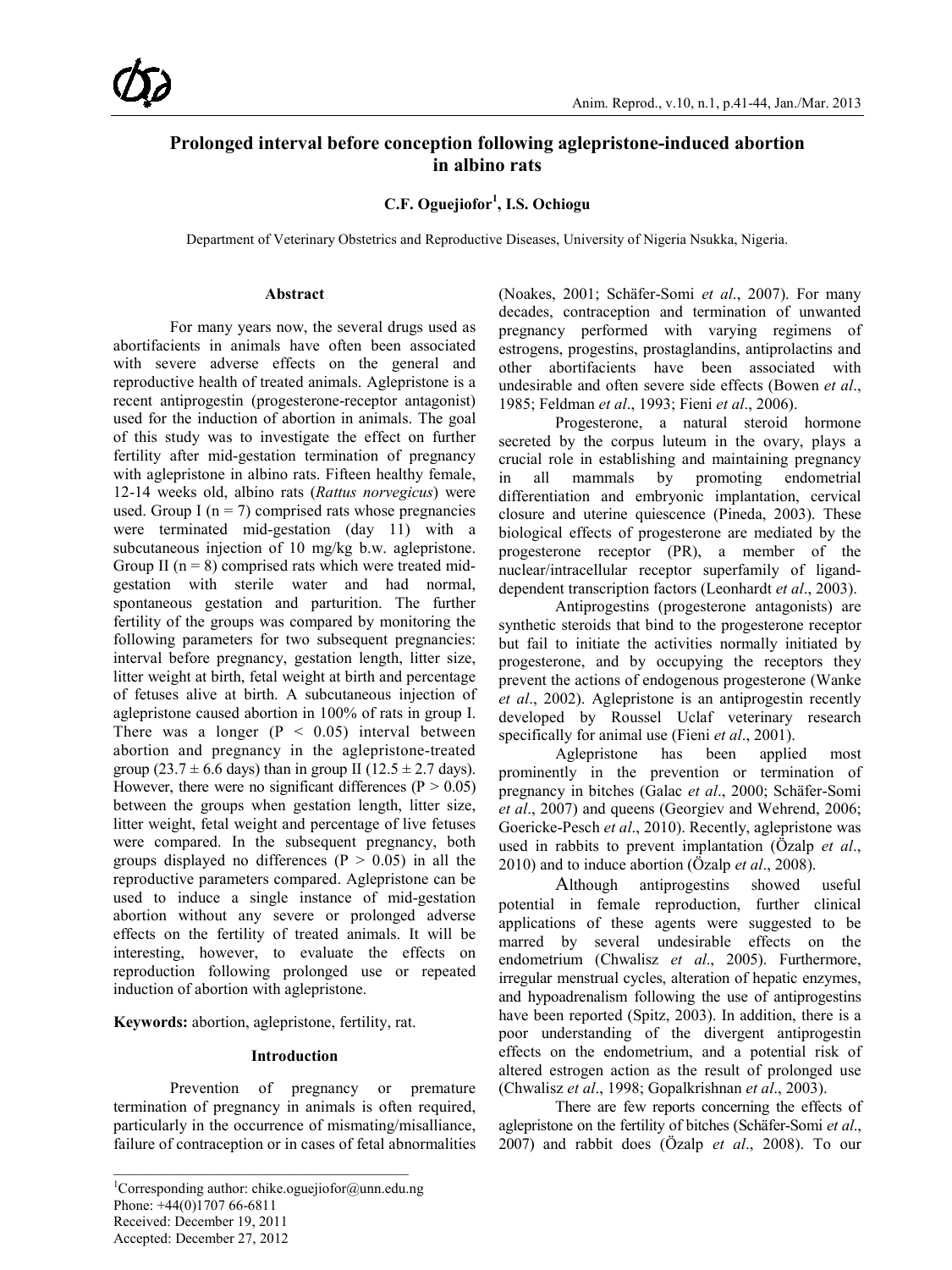knowledge, there is a paucity of information concerning the effects of aglepristone on reproduction in female albino rats. Thus, the objective of this study was to investigate the effect on further fertility after mid-gestation termination of pregnancy with aglepristone in albino rats.

#### **Materials and Methods**

#### *Animals*

Experiments were conducted in accordance with the Guide for the Care and Use of Laboratory Animals by the Institute of Laboratory Animal Research – ILAR (National Research Council – NRC, 1996) as specified by the University of Nigeria. Healthy albino rats (*Rattus norvegicus*) of the Sprague-Dawley strain comprising 15 females (12–14 weeks old) and 7 males (15 weeks old) were used for the study. The animals were housed in metal cages at room temperature (28- 32°C) in the Laboratory Animal House of the Department of Veterinary Obstetrics and Reproductive Diseases, University of Nigeria Nsukka. Commercial feed (Vital® Growers feed, GCOML, Jos, Nigeria) and water were provided *ad libitum* for the duration of the study.

#### *Determination of mating*

The vaginal plug method as described by Ochiogu *et al*. (2006) was used to determine successful mating in the female rats. Following the introduction of groups of two female rats to a male of proven fertility, vaginal wet smears were grossly examined every 12 h for the presence of protein coagulates (remnants of the copulatory plug) as evidence of successful mating. The day of observation of vaginal coagulates was designated day 1 of pregnancy (Orihuela *et al*., 2009). The body weights of the female rats were determined on day 1 of pregnancy, and subsequently at four day intervals.

#### *Induction of abortion with aglepristone*

Following confirmation of mating, a simple randomization procedure was used to allocate the female rats to either the test group (I) or control group (II). Aglepristone (Alizin®, Virbac, Suffolk, United Kingdom) was administered to group I ( $n = 7$ ) subcutaneously below the loose skin over the neck at a dose of 10 mg/kg b.w. on days 10 and 11 of gestation (24 h apart). Rats in group II ( $n = 8$ ) were injected with an equivalent volume (0.33 ml/kg) of sterile water for injection (Dana®, Nigeria) via the same route and on the same days as indicated for the test group. The site of subcutaneous injection was gently massaged for a few sec. The time of treatment was recorded and all the animals were placed on close observation.

Abortion was determined in group I by physical observation of bloody vaginal discharges following aglepristone treatment. The females in group II were observed to have a normal duration of pregnancy but the pups were quickly separated from their mothers following parturition to preclude suckling.

#### *Fertility assessment*

Four days after the onset of abortion (group I) or spontaneous parturition (group II) the females were introduced to male rats of proven fertility for further breeding. The further fertility of the groups was compared by monitoring the following parameters: interval before pregnancy, gestation length, litter size and litter weight at birth, weight per fetus at birth and percentage of fetuses alive at birth. No treatment was administered prior to the subsequent breeding to observe for any carryover effect from the initial treatments.

### *Statistical analyses*

Statistical analyses were performed using SPSS software® (Version 15.0 for Windows, SPSS Inc., Chicago, IL, USA). Means and standard deviations (SD) were calculated for data groups. The reproductive parameters of both groups were compared using the Student's *t*-test (two-tailed). Values are expressed as  $mean \pm SD$ . Results were considered significant when  $P < 0.05$ .

#### **Results**

#### *Aglepristone-induced abortion*

Pregnancy was terminated by aglepristone ranging from 21 h to 3.5 days after initiation of treatment in all animals in group I. Vaginal bleeding and discharge started 21 h after the first injection of aglepristone in two rats, at 24 h in two rats and after 24 h in the others (mean:  $24.2 \pm 3.3$  h). The mean duration of bloody vaginal discharge was  $51.3 \pm 8.6$  h. No vaginal discharges were observed in the control group following treatment with the placebo. Group II had an average gestation length of  $21.8 \pm 0.8$  days. A group mean litter size of  $7.7 \pm 2.0$  with a litter weight of  $44.0 \pm 6.8$  g was delivered. The average weight of the fetuses at birth was  $5.9 \pm 0.7$  g.

# *Effects on further fertility*

Following mid-gestation termination of pregnancy with aglepristone, the further fertility of the animals post-treatment was verified (Table 1). The results showed a longer ( $P < 0.05$ ) interval before pregnancy in the aglepristone-treated group (23.7  $\pm$  6.6 days) than in group II (12.5  $\pm$  2.7 days). However, there were no differences  $(P > 0.05)$  between the groups when gestation length, litter size, litter weight, fetal weight and percentage of live fetuses were compared.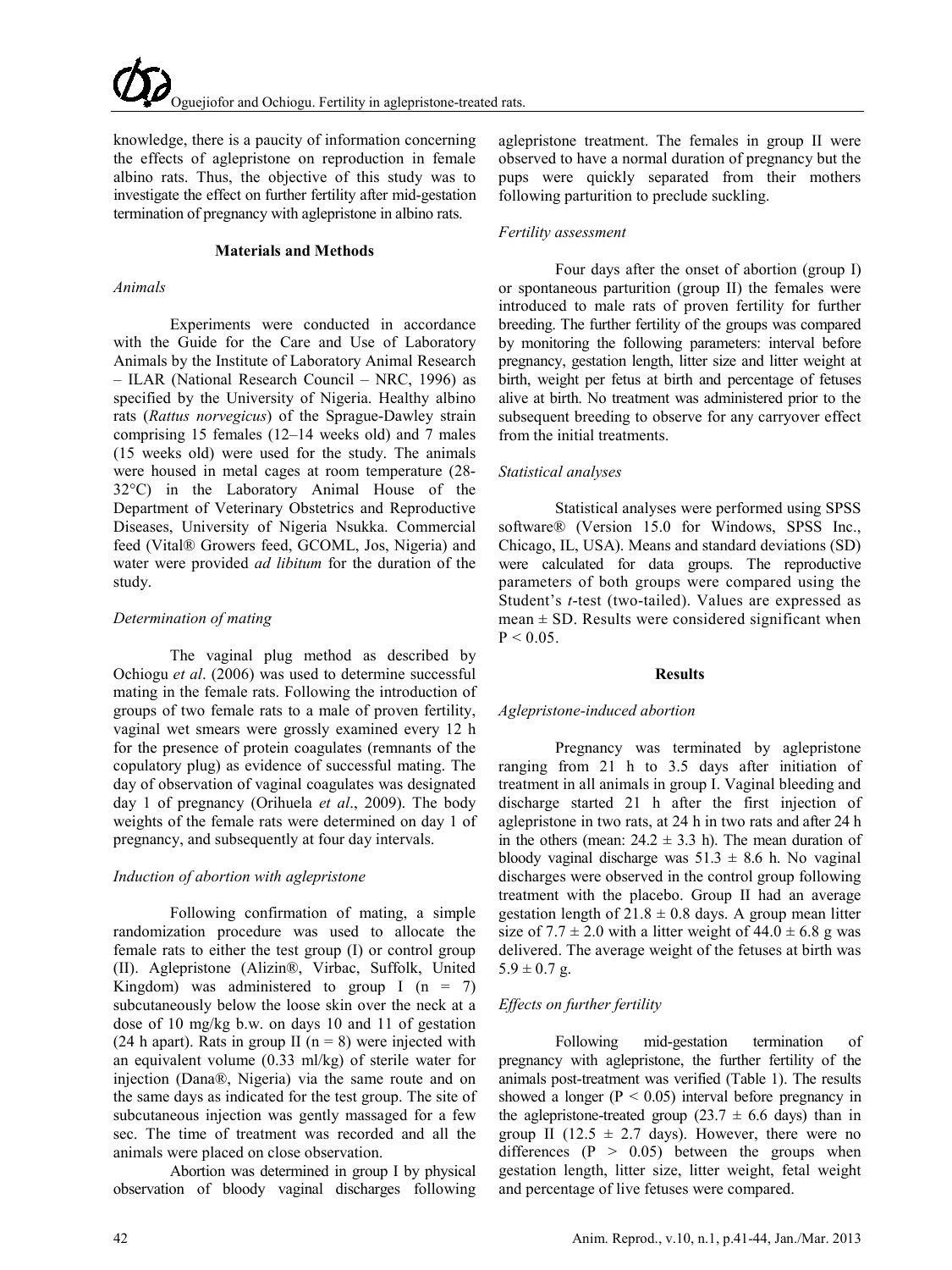|              | ັ                            |                |                        |                                       | ັ             |                  |
|--------------|------------------------------|----------------|------------------------|---------------------------------------|---------------|------------------|
| Groups       | Interval from parturition or | Gestation      | Litter                 | Litter                                | Weight per    | Fetuses alive at |
|              | abortion to next pregnancy   | length         | size                   | weight                                | fetus         | birth            |
|              | (days)                       | (davs)         |                        | $\left( \mathbf{g} \right)$           | ( ဂ္ဂ၂        | $\frac{(0)}{0}$  |
| $I(n = 7)$   | $23.7 \pm 6.6^a$             | $21.1 \pm 1.3$ | $89 \pm 18$            | $48.1 \pm 4.3$                        | $5.5 \pm 0.6$ | $91.1 \pm 9.5$   |
| II $(n = 8)$ | $12.5 \pm 2.7^{\circ}$       | $21.8 \pm 1.3$ | $8.5 \pm 2.2$          | $44.2 \pm 7.1$                        | $5.3 \pm 0.5$ | $92.3 \pm 8.6$   |
| $ab - b$     | $\cdots$                     |                | $\cdot$ $\cdot$ $\sim$ | $\sqrt{2}$ $\wedge$ $\wedge$ $\wedge$ |               |                  |

Table 1. Reproductive indices following mid-gestation pregnancy termination with aglepristone in albino rats.

<sup>ab</sup> Within columns, different superscripts indicate significant differences ( $P < 0.05$ ).

In the subsequent pregnancy (Table 2), both groups had no significant differences in the interval before pregnancy, gestation length and other reproductive indices. Although the group values for litter size, litter weight, weight per fetus and percentage of live fetuses were higher than observed for the pregnancy immediately after aglepristone administration, these increases were not significant ( $P > 0.05$ ).

Table 2. Reproductive indices in the subsequent pregnancy in albino rats (to observe for carryover effects following initial treatment).

| Groups                                                                                                                                                                                                                                                                                                                                                                                                                                                      | Interval from parturition to<br>next pregnancy | Gestation<br>length | Litter<br>size | Litter<br>weight | Weight per<br>fetus | Fetuses alive<br>at birth |  |  |  |
|-------------------------------------------------------------------------------------------------------------------------------------------------------------------------------------------------------------------------------------------------------------------------------------------------------------------------------------------------------------------------------------------------------------------------------------------------------------|------------------------------------------------|---------------------|----------------|------------------|---------------------|---------------------------|--|--|--|
|                                                                                                                                                                                                                                                                                                                                                                                                                                                             | (davs)                                         | (days)              |                | (  )             | (g)                 | $(\%)$                    |  |  |  |
| I $(n = 7)$                                                                                                                                                                                                                                                                                                                                                                                                                                                 | $13.6 \pm 2.8$                                 | $21.6 \pm 1.6$      | $9.3 \pm 2.3$  | $52.6 \pm 8.0$   | $5.8 \pm 0.8$       | $93.6 \pm 8.4$            |  |  |  |
| II $(n=8)$                                                                                                                                                                                                                                                                                                                                                                                                                                                  | $15.3 \pm 3.6$                                 | $21.1 \pm 1.3$      | $9.9 \pm 2.0$  | $55.8 \pm 6.3$   | $5.8 \pm 0.6$       | $97.3 \pm 4.6$            |  |  |  |
| $\mathcal{M} = \mathcal{W} \mathcal{O} \qquad \qquad \mathcal{W} = \mathcal{W} \mathcal{M} = \mathcal{W} \mathcal{M} = \mathcal{W} \mathcal{M} = \mathcal{W} \mathcal{M} = \mathcal{W} \mathcal{M} = \mathcal{W} \mathcal{M} = \mathcal{W} \mathcal{M} = \mathcal{W} \mathcal{M} = \mathcal{W} \mathcal{M} = \mathcal{W} \mathcal{M} = \mathcal{W} \mathcal{M} = \mathcal{W} \mathcal{M} = \mathcal{W} \mathcal{M} = \mathcal{W} \mathcal{M} = \mathcal{W}$ |                                                |                     |                |                  |                     |                           |  |  |  |

No difference has been detected between groups for any end point.

#### **Discussion**

The dose of 10 mg/kg aglepristone was selected based on published reports about the use of the antiprogestin in the guinea pig (Baron von Engelhardt, 2006) and rabbit (Özalp *et al*., 2008), and also on the successful use of the same dose in rats in our previous studies (unpublished data). Although the antiprogestin was generally well tolerated, a slight local irritation was observed following s.c. injection of aglepristone in one rat (6.7%). This manifested as restlessness and an attempt to scratch the scruff of the neck but did not persist for more than 10 min following treatment. This observation has been reported in 1.8% of cats (Fieni *et al*., 2006) and 9% of dogs (Pettersson and Tidholm, 2009) and is suggested to be a transient side effect of the oily-alcohol solution of Alizin® (Fieni *et al*., 2001).

The results of this study demonstrate the efficacy of aglepristone in the termination of pregnancy in rats. A subcutaneous injection of aglepristone caused abortion in 100% of treated rats which is in agreement with reports in dogs (Galac *et al*., 2000; Schäfer-Somi *et al*., 2007) and rabbits (Özalp *et al*., 2008). Other studies in cats reported lower efficacy rates of 88.5% (Fieni *et al.,* 2006) and 87% (Georgiev and Wehrend, 2006).

Clinical applications of antiprogestins in humans and animals appear to be generally limited because of potential reproductive hazards (Sitruk-Ware and Spitz, 2003; Chwalisz *et al*., 2005). Although aglepristone has been applied clinically in different animals, there are few reports concerning its effects on the further fertility of treated animals. Schäfer-Somi *et al*. (2007) conducted two subsequent inductions of abortion in bitches with aglepristone and a combination of aglepristone and cabergoline and concluded that

subsequent cycles were normal and fertile in the majority of treated bitches. In addition, rabbit does whose pregnancies were terminated mid-gestation with aglepristone were reported to have normal fertility post abortion (Özalp *et al*., 2008). In this study, pregnant rats that aborted from aglepristone treatment were subsequently bred twice to observe any long term effects of aglepristone. The short generation time and the multiple-litter bearing nature of the rat allowed us to investigate subtle negative effects on reproduction which otherwise may be difficult to observe in the monotocous species. In this study, longer interval between abortion and subsequent pregnancy was observed, which is in agreement with the findings of Özalp *et al*. (2008) in which rabbits treated with aglepristone became non-pregnant for a relatively long interval (46-63 days). Following daily examination for evidence of mating post-abortion, the aglepristonetreated rats revealed a prolonged period of sexual nonreceptivity. Özalp *et al*. (2008) made a similar observation and suggested that the prolonged period of sexual non-receptivity might explain the extended nonpregnant period following abortion. Apart from this delay in conception post-abortion, no other negative effects were observed on fertility, thus corroborating the reports in bitches (Schäfer-Somi *et al*., 2007) and rabbits (Özalp *et al*., 2008). Following abortion, the pregnancy rate in rats was 100%, whereas a lower rate of 80% was reported in dogs (Schäfer-Somi *et al*., 2007) and rabbits (Özalp *et al*., 2008). On further breeding, the aglepristone-treated rats had 100% fertility. However, unlike this study, Schäfer-Somi *et al*. (2007) induced abortion two subsequent times and reported a pregnancy rate of 80% following the second abortion.

In summary, aglepristone can be used to induce